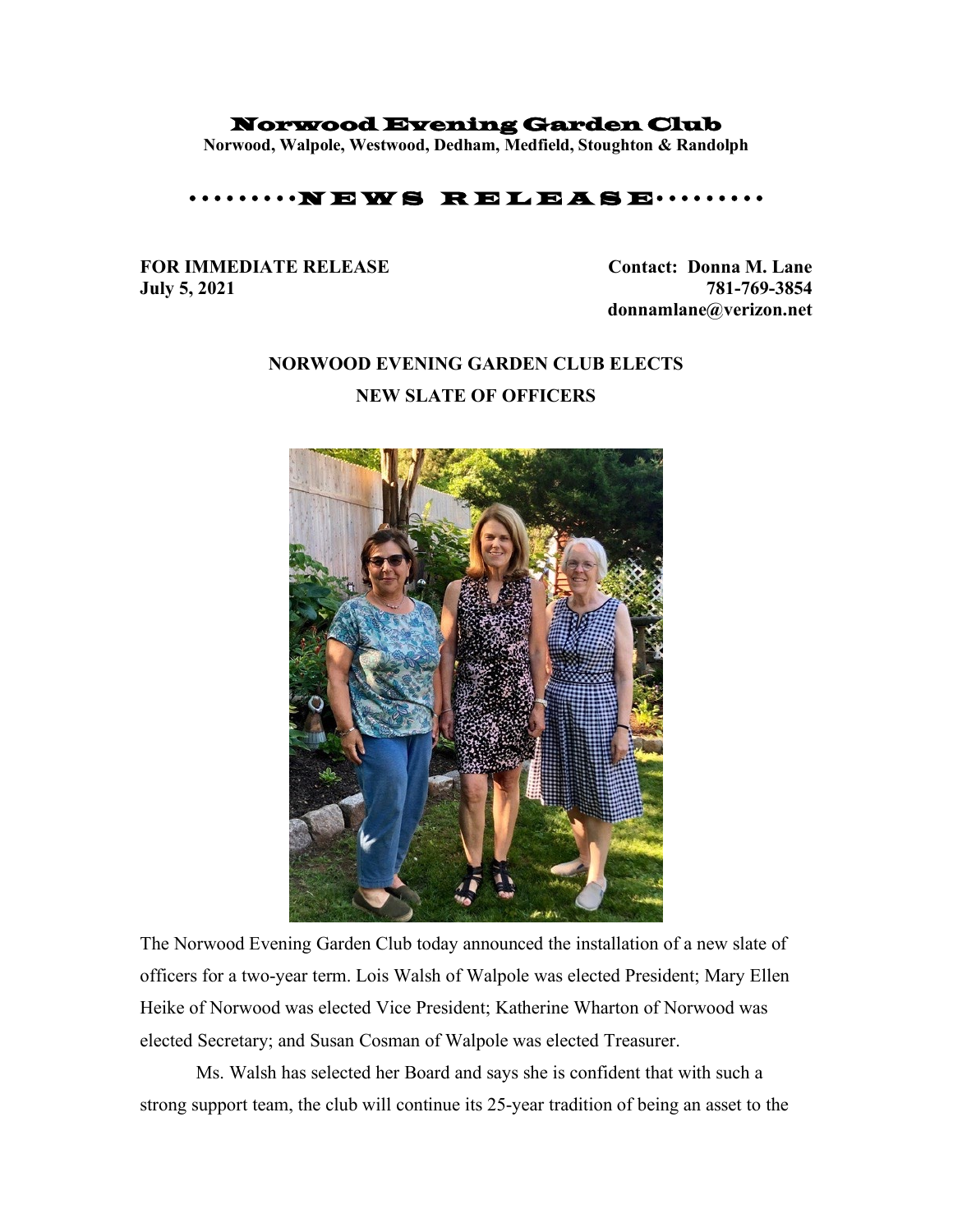communities it serves. At the annual meeting in June, Walsh said, "On behalf of all of the members, I want to give special thanks to Sheela Venkatesh for presiding over the club for the past three years."

According to Ms. Heike, the new Programs chair, the Garden Club has an interesting lineup of speakers scheduled for this year, including talks and demonstrations covering garden design, native plants, container design, floral design, sustainability, garden pests and environmental topics. The Club plans to continue its Plant-A-Row for the Hungry campaign, as well its annual Art in Bloom event, where club members interpret the drawings of Norwood and Walpole High School art students. Most club programs and events are open to the public.

In addition to offering a variety of entertaining and educational programs, the Club will continue its significant civic beautification efforts for the towns of Norwood and Walpole. The Club's most visible community contributions to date have been the design and care of the "Washington Street Corridor" which includes the beds in Norwood's Guild Square, the Round in Norwood Center, the corner of Cottage and Washington streets at the Common, Hawes Pool Park in South Norwood, and the beds at the entrance to Bird Park in Walpole. They will also care for the Walpole Library's rain garden.

Because the Club meets in the evening, it draws members from a number of towns – Norwood, Walpole, Westwood, Dedham and several others. The Club is celebrating its 25- year anniversary welcoming novices, experts and all levels in-between. "Membership is open to anyone who loves gardening and is willing to further the Club's goals," says Walsh "Our primary objectives are to encourage interest in all phases of home gardening, and to promote environmentally sound horticultural practices, civic beauty and the conservation of natural resources."

The Norwood Evening Garden Club has won many awards at the local, regional and national levels from the Garden Club Federation of Massachusetts, the New England Region of Garden Clubs, National Garden Clubs, Inc., the Boston and Newport Flower Shows and the Marshfield Fair. They have also won numerous awards from the Massachusetts Horticultural Society and an award of distinction from the Garden Club of America.